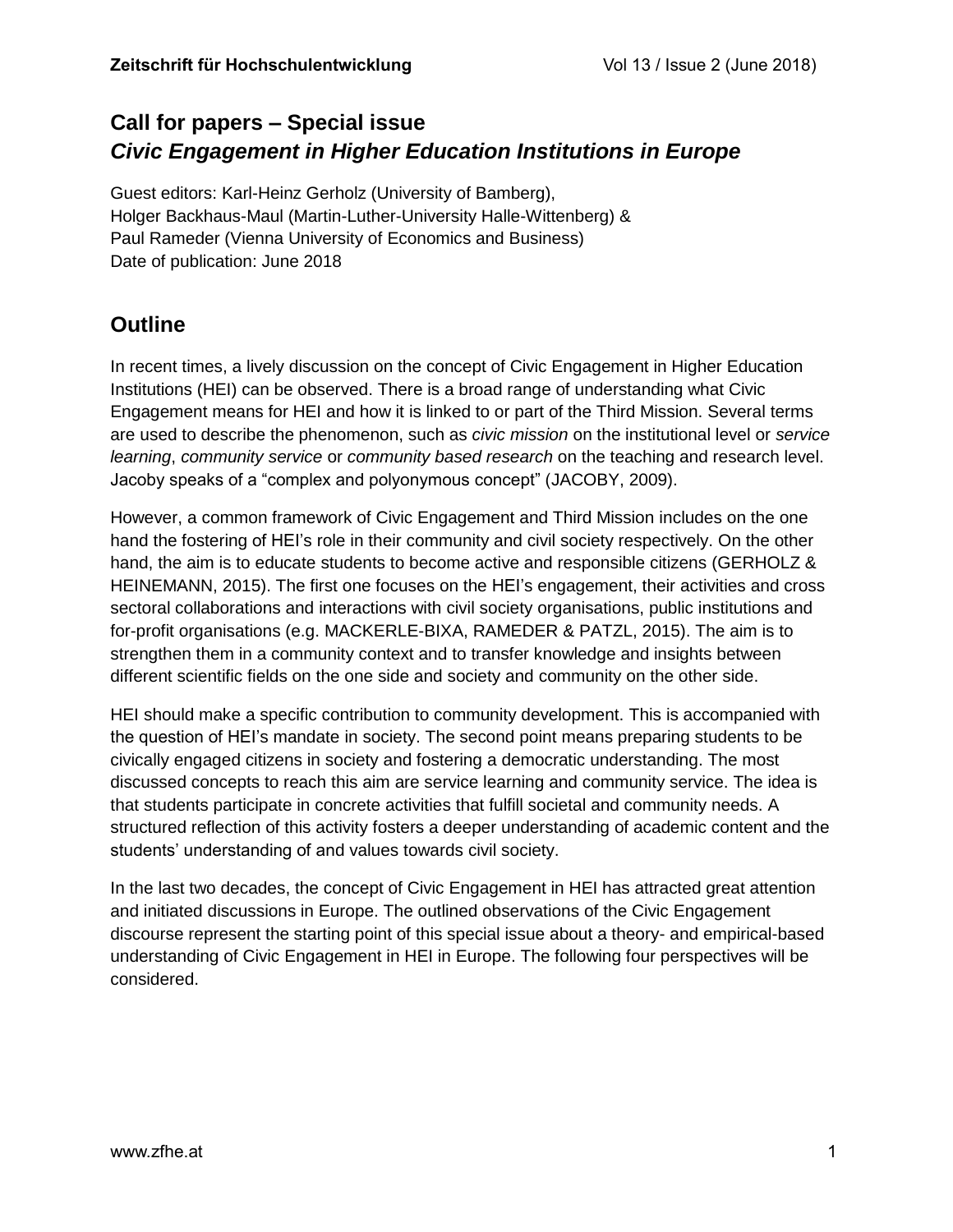### *Perspective 1: Traditions of Civic Engagement and the Third Mission of Higher Education Institutions.*

The discourse about Civic Engagement can be seen as a source of orientation for shaping HEI's mandate in a given society. The origin of this discourse is primarily set in the US-area (e.g. BACKHAUS-MAUL & ROTH, 2013), where HEI traditionally have a stronger community and society orientation. In Europe, independence and liberty are important guiding principles for HEI. Due to the historical development of different welfare regimes, the types of civil society and thus the characteristics and the traditions of civic engagement vary within Europe (SALAMON & ANHEIER, 1998). Keeping this in mind, the question arises, how the concept of Civic Engagement has to be re-interpreted by HEI in Europe, by adding the Third Mission as a new dimension of HEI besides teaching and research. Within this perspective, the detailed questions are:

- By what means, can Civic Engagement extend the concept of the Third Mission for HEI in Europe?
- Therefore, how can or should the concept of Civic Engagement be re-constructed for HEI in Europe?
- What is the meaning of Civic Engagement in light of different disciplinary approaches (e.g. Sociology, Political Science, Psychology, Pedagogic)? What kind of descriptions of civil society and HEI exist regarding the boundaries and similarities of both phenomena?

## *Perspective 2: Institutionalization of Civic Engagement in the landscape of HEI.*

On the institutional level, the discussion of Civic Engagement affects HEI in their organisational structure and activities. It can be observed that in mission statements of HEI Civic Engagement and Third Mission are exclusively pronounced. Entities with the assignment to foster the Civic Engagement activities inside and outside HEI are generated. Job profiles for representatives of service learning and Third Mission are created. Overall, political or stakeholder initiatives are established to foster Civic Engagement in the landscape of HEI (e.g. funding programmes, associations). Furthermore, Civic Engagement plays an important role at HEI regarding the strategically orientation as well as during the accreditation processes. For instance, in the field of business education, sustainability and social responsibility standards, requested by international accreditation organisations like EFMD (EQUIS) or AACSB, can serve as drivers for the implementation of community service and service learning programs. Overall, an institutionalization based on the Civic Engagement approach can be observed. Within this perspective, exemplary questions are: What kind of organisational structure can foster Civic Engagement inside and outside HEI?

- How have business schools implemented sustainability and social responsibility standards through service learning or community service programs? What are the major experiences and learnings?
- How are Civic Engagement activities organized between civil society/community and HEI?
- What are the challenges in establishing effective partnerships between civil society/community and HEI?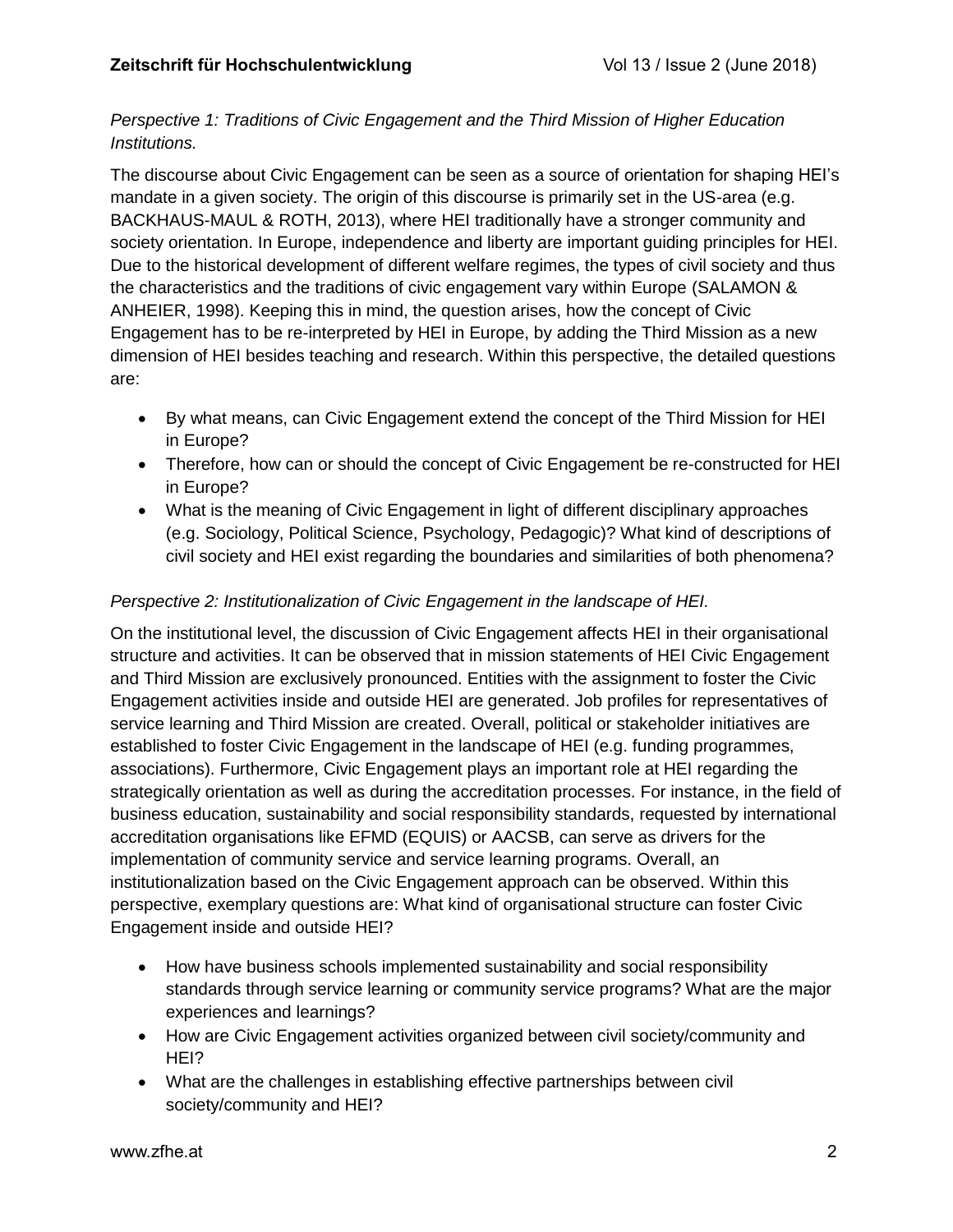### *Perspective 3: Conceptualization, integration and effects of Civic Engagement in study programs and curricula.*

One aspect in the Civic Engagement discourse is to prepare students for their role in civil society. There are different ways to integrate Civic Engagement into the existing study programs and curricula. The most established concepts are service learning and community service. Community service programs encourage students to engage in civil society activities with an overriding purpose of improving the well-being of communities and address their social needs (MACKERLE-BIXA, RAMEDER & PATZL, 2015). In service learning courses students participate in service projects, which fit to community needs and have links to curricular contents. In the US area a long research tradition of the effectiveness and the design of service learning or community service can be observed. Nevertheless, the results of these studies are not directly transferable to different and heterogeneous European contexts (e.g. learning and teaching traditions, different student groups and different welfare understandings and meanings of Civic Engagement). Furthermore, the existing studies mostly investigate in a general comparison between service learning courses and traditional courses. From an instructional point of view, it is also important to examine the effects of the design of service learning arrangements on students' developments (GERHOLZ et al., 2015, 2017). In this perspective exemplary questions are:

- Through which concepts, approaches and activities do study programs facilitate and promote Civic Engagement (community service, subject-specific or interdisciplinary service learning...)?
- How and through which concepts do HEI and especially program managers integrate Civic Engagement into the curricula?
- How can Civic Engagement (service learning, community service) be integrated into the syllabi on different program levels (Bachelor, Master, PhD)?
- Do we have disciplinary differences in designing service learning arrangements?
- What are meaningful and effective instructional design patterns of service learning or community engagement arrangements?
- How can we describe and measure the effects of service learning arrangements?

## *Perspective 4: Meaning and effects of Civic Engagement for civil society.*

Is Civic Engagement in HEI meaningful and effective for civil society and Non-Profit-Organizations in general and communities and citizens specifically? This question highlights a key blind spot in the debate concerning Civic Engagement in HEI. To date Civic Engagement in HEI is mostly discussed from an academic centered viewpoint (learning success, education policy). However, an opposite viewpoint was chosen in this perspective by instead focussing on the meaning and effects of Civic Engagment in HEI for civil society. What meaning and effects does Civic Engagement in HEI have for:

- Civil society and non-profit organisations?
- Communities and citizens?
- Students in their role in civil society?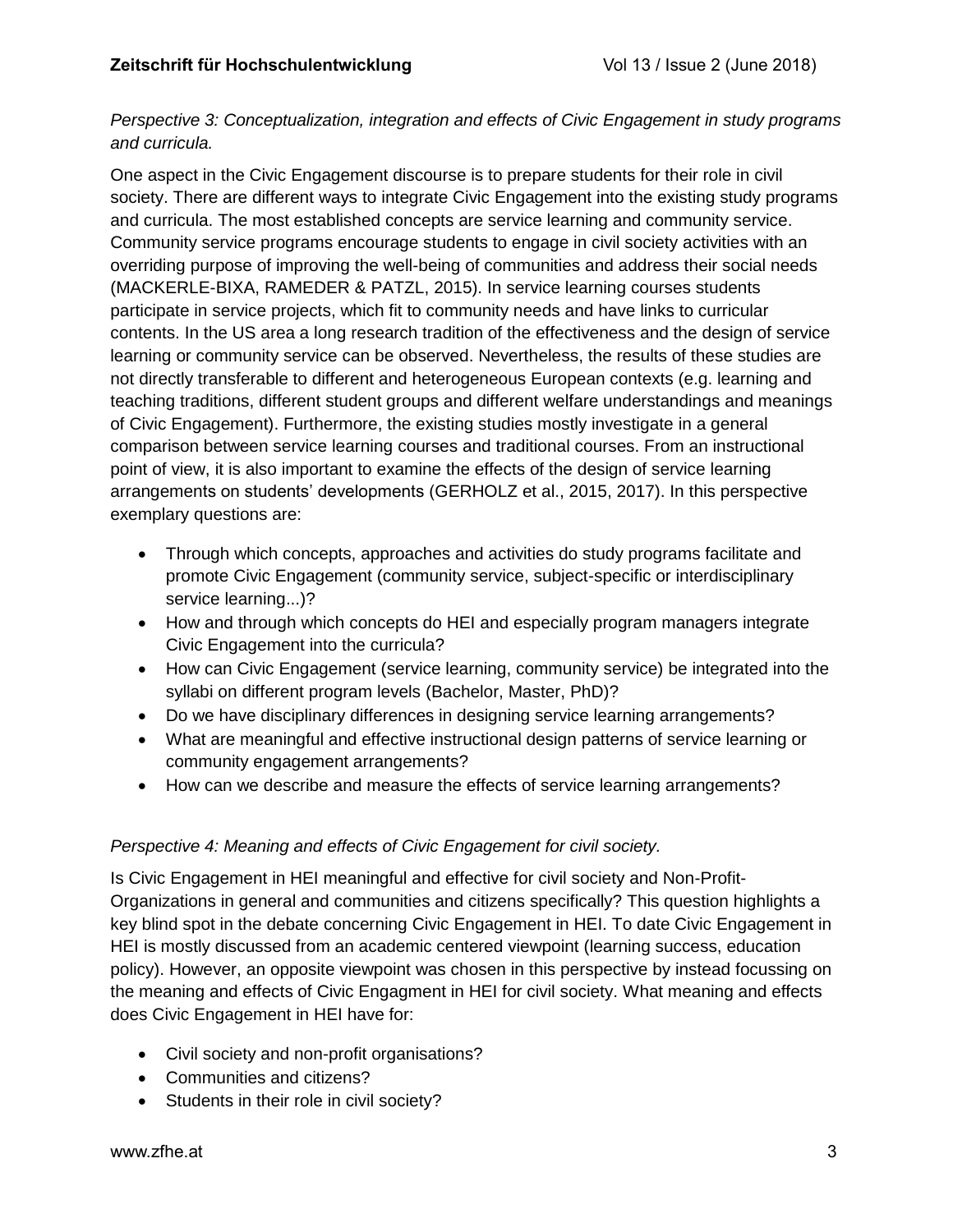Authors are invited to submit contributions to the identified priorities. The submissions should be empirical such as design research or intervention approaches, or on a theoretical basis like discourse analysis. The call for papers is to be understood as cross-disciplinary. This is also represented in the editor team. We encourage authors from all disciplines to submit conceptual and empirical submissions.

## **References**

**Backhaus-Maul, H., & Roth, C.** (2013). *Service Learning an Hochschulen in Deutschland. Ein erster empirischer Beitrag zur Vermessung eines jungen Phänomens*. Wiesbaden: Springer VS.

**Gerholz, K.-H., Liszt, V., & Klingsieck, K. B.** (2015). Didaktische Gestaltung von Service Learning – Ergebnisse einer Mixed Methods-Studie aus der Domäne der Wirtschaftswissenschaften. *bwp@ Berufsund Wirtschaftspädagogik – online, 28*, 1-23.

**Gerholz, K.-H., Liszt, V. & Klingsieck, K.** (2017). Effects of learning design patterns in service learning courses. *Active Learning in Higher Education*. (in press)

**Gerholz, K.-H. & Heinemann, S.** (2015). CSR – a new challenge for universities? A theoretical and empirical analysis of German universities. In L. O'Riordan, S. Heinemann, & P. Zmuda (Eds.), *New Perspectives on Corporate Social Responsibility: Locating the Missing Link* (pp. 503-522).

**Jacoby, B.** (2009). Civic engagement in today's higher education – An overview. In T. Ehrlich, & B. Jacoby, B. (Eds.), *Civic engagement in higher education: Concepts and practices* (pp. 5-30). San Francisco, CA: Jossey-Bass.

**Mackerle-Bixa, S., Rameder, P. & Patzl, A.-M.** (2015). "Lernen macht Schule". Soziale Verantwortung als Hochschulprogramm. In S. Binder, & E. Kössner, *Erfahrungen teilen – Vielfalt erleben. Interkulturelles Mentoring und Mehrsprachigkeit an österreichischen Schulen* (pp. 45-59). Wien: LIT Verlag.

**Salamon, L. M., & Anheier, H. K.** (1998). Social origins of civil society: Explaining the nonprofit sector cross-nationally. *Voluntas, 9*(3), 213-248.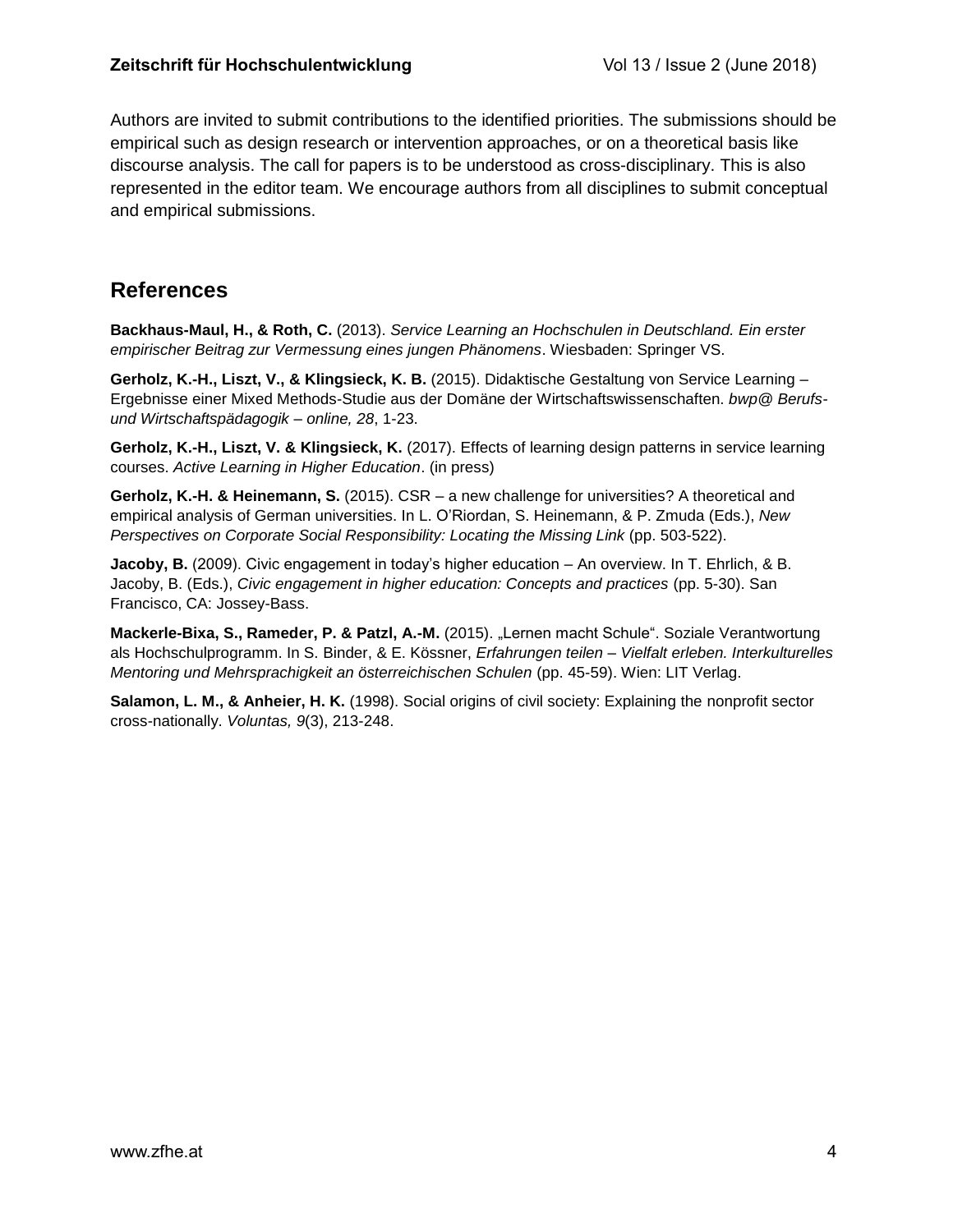## **Guidelines regarding the journal**

The ZFHE is a peer-reviewed online journal that publishes scientific contributions of practical relevance concerning current higher education development issues. The focus is on didactical, structural, and cultural developments in teaching and learning. Topics that are innovative and still regarded as open in respect of their design options are preferred.

The ZFHE is published by a consortium of European researchers and funded by the Austrian Ministry for Science, Research and Economics. For more information, see [http://www.zfhe.at.](http://www.zfhe.at/)

## **Submission information**

English contributions may be submitted in two possible formats:

**Scientific contributions** within the main theme should comply with the following criteria: The contribution...

- presents innovative perspectives, arguments, problem analyses etc. on the key topic;
- focuses on essential aspects of the key topic;
- is theoretically supported (i.e. it offers a clear connection to the scientific discourse of the topic under discussion);
- provides scientific insights with added value at least in some parts;
- clearly elucidates the methodology used to acquire knowledge;
- follows the relevant citation rules consistently (APA style,  $6<sup>th</sup>$  edition);
- comprises up to 33,600 characters (incl. spaces, as well as cover page, bibliography and author information)

**Workshop reports** comprise the instructional presentation of practical experience, good practice examples, design concepts, pilot projects, etc. Workshop reports should comply with the following criteria:

- demonstrates potential for knowledge transfer;
- describes illustrative aspects and factors for the purpose of theory formation;
- systematically and transparently presented (e.g., no incomprehensible clues to details in an area of practice);
- follows the relevant citation rules consistently (APA style,  $6<sup>th</sup>$  edition);
- up to 21,600 characters (incl. spaces, as well as cover page, bibliography and author information).

### **Submission and review schedule**

### **January 10, 2018 – Submission deadline for complete articles:**

Please upload your contribution(s) to the ZFHE journal system [\(http://www.zfhe.at\)](http://www.zfhe.at/) in the corresponding section (scientific contribution, workshop report) of ZFHE 13/2 issue in anonymous format. To do so, you must first register as an author in the system.